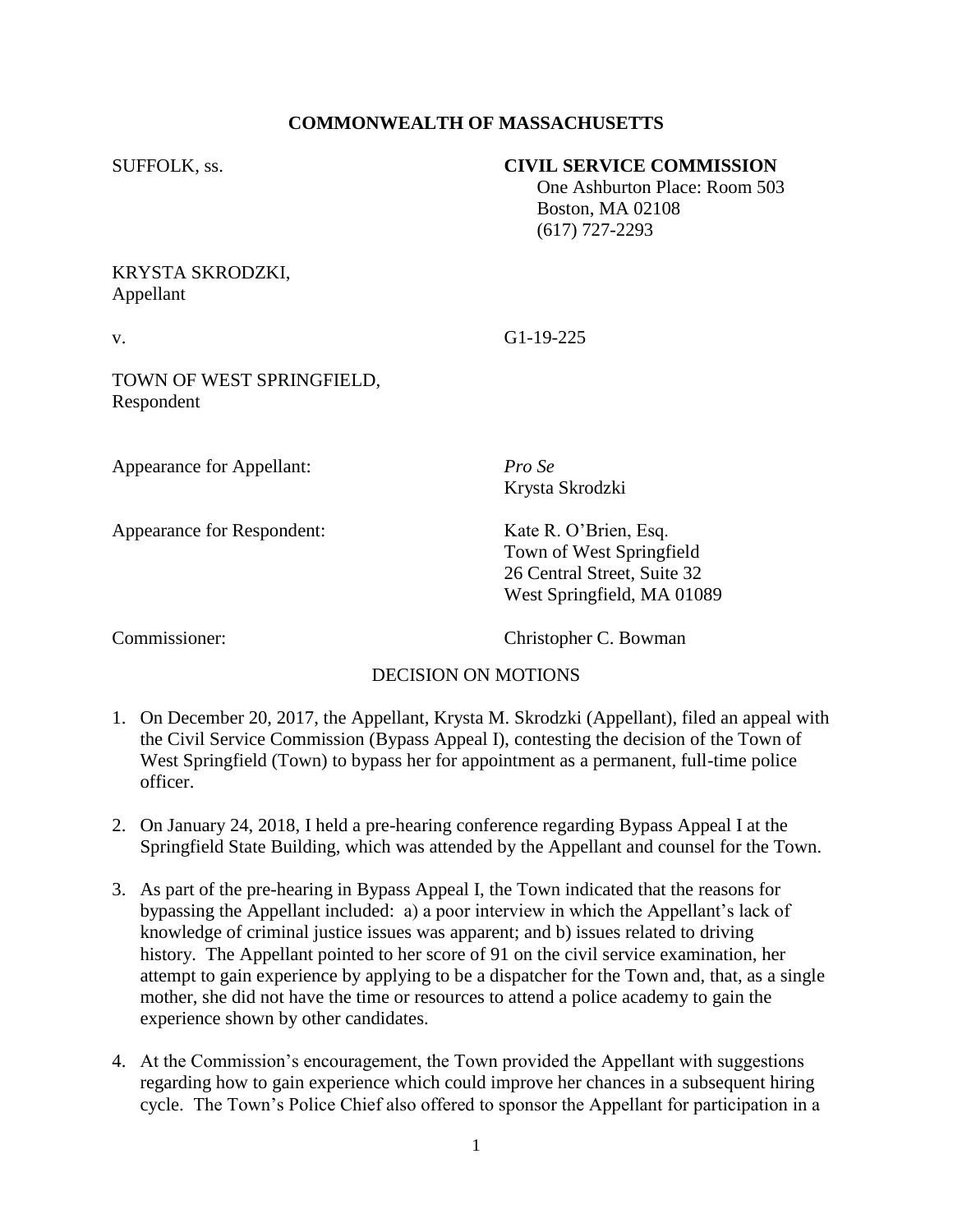Police Academy.

- 5. The Appellant subsequently withdrew her bypass appeal regarding Bypass Appeal I and, at her own expense of \$3,000, completed Police Academy training.
- 6. On March 23, 2019, the Appellant took a subsequent examination for police officer.
- 7. On September 1, 2019, the state's Human Resources Division (HRD) established the eligible list for police officer, which included the Appellant's name.
- 8. On September 4, 2019, HRD issued Certification No. 06547 to the Town. The Appellant's name appeared with referred rank #17.
- 9. On October 16, 2019, the Town notified HRD by correspondence that the Appellant did not meet the age requirements in G.L. c. 31, s. 58.
- 10. G.L. c. 31, s. 58 states in relevant part: " … No person shall be certified for original appointment to the position of … police officer in a city or town which has not accepted sections 61A and 61B if that person has reached 32 years of age on or before the final date for the filing of applications, as stated in the examination notice, for the examination used to establish the eligible list from which the certification is to be made."
- 11. On October 29, 2019, the Appellant filed a second bypass appeal with the Commission (Bypass Appeal II).
- 12. On November 27, 2019, I held a pre-hearing conference via conference call, which was attended by the Appellant, counsel for the Town and counsel for the state's Human Resources Division (HRD).
- 13. Prior to the pre-hearing conference, the Town filed a Motion to Dismiss Bypass Appeal II, arguing that, based on her age, the Appellant was ineligible for appointment. The Town's motion cites the Town's recent adoption of G.L. c. 31, s. 58A, which is not applicable as the Appellant's name was certified for appointment prior to the Town's adoption of Section 58A. However, the Town's argument remains the same under Section 58.
- 14. As part of the pre-hearing conference, the Town stated that it had not accepted the provisions of Sections 61A and 61B.
- 15. Also, as part of the pre-hearing conference, the parties agreed that the Appellant reached 32 years of age in February 2018; and the examination from which the current eligible list, as referenced above, was given in March 2019. It was agreed that the filing deadline for this examination would have been weeks prior to this date, either in February or March 2019.
- 16. Based on the above information, it is undisputed that, as of the time of the final date for the filing of the March 2019 examination, the Appellant had attained the age of 32.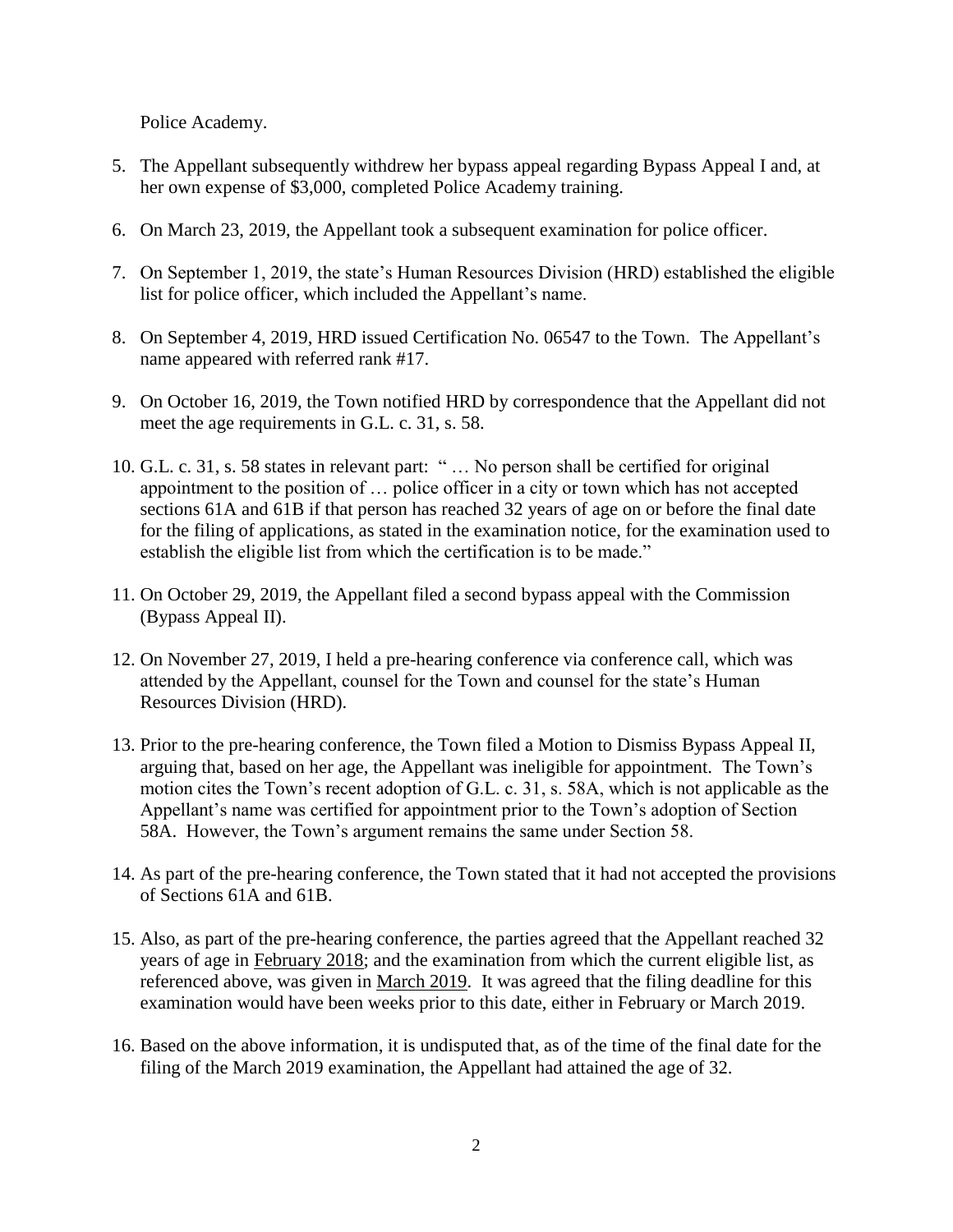- 17. At the pre-hearing, the Appellant argued that, since she had not attained the age of 32 at the time of the final date for the filing of the examination for the *prior* hiring cycle (Bypass Appeal I), she should not be statutorily disqualified for appointment as a police officer for the Town.
- 18. As part of the pre-hearing conference, I asked whether the Town, based on the unique circumstances here, including that the Appellant had completed police academy training at her own expense of \$3,000, would be amenable to the Commission granting the Appellant relief under Chapter 310. Said relief would place the name of the Appellant at the top of the next Certification for West Springfield Police Officer, effectively making her eligible for appointment, notwithstanding the provisions of Section 58.
- 19. It was agreed, by both the Appellant and counsel for the Town, that counsel for the Town, after inquiry, would touch based directly with me regarding the possibility of the Town assenting to Chapter 310 relief.
- 20. On December 4, 2019, counsel for the Town contacted me and indicated that the Town would not assent to 310 relief, in part because, even if the Appellant had not been deemed ineligible for appointment based on her age, it is likely that the Town would have bypassed her for appointment for what they argue are sound and sufficient reasons.
- 21. On December 5, 2019, counsel for the Town, via correspondence to the Commission, confirmed that it would not assent to 310 relief.
- 22. The Town submitted a modified Motion to Dismiss, citing Section 58, as opposed to Section 58A and the Appellant filed an opposition which I have deemed a motion for summary decision.

#### *Analysis / Conclusion*

 Both parties have acted in good faith here. As part of Bypass Appeal I, the Town, at my request, worked with the Appellant to identify ways for her to gain the type of experience they found lacking as part of the review of her application and the Appellant's interview. As part of those discussions, the Town's Police Chief offered to sponsor the Appellant for a Police Academy.

 Importantly, the Appellant, based on the Town's offer to sponsor her for the Police Academy, opted to forego a full hearing and withdrew her appeal that was pending before the Commission. Put another way, the Appellant, expecting that she would receive serious reconsideration for the position in the future, agreed to withdraw her appeal.

 Since that time, the Appellant paid for and completed the Police Academy and, according to her brief, has obtained employment at a security company. Further, she took another civil service examination and scored high enough to be among those eligible for consideration for appointment in the most recent hiring cycle. She completed the application process and participated in the background investigation.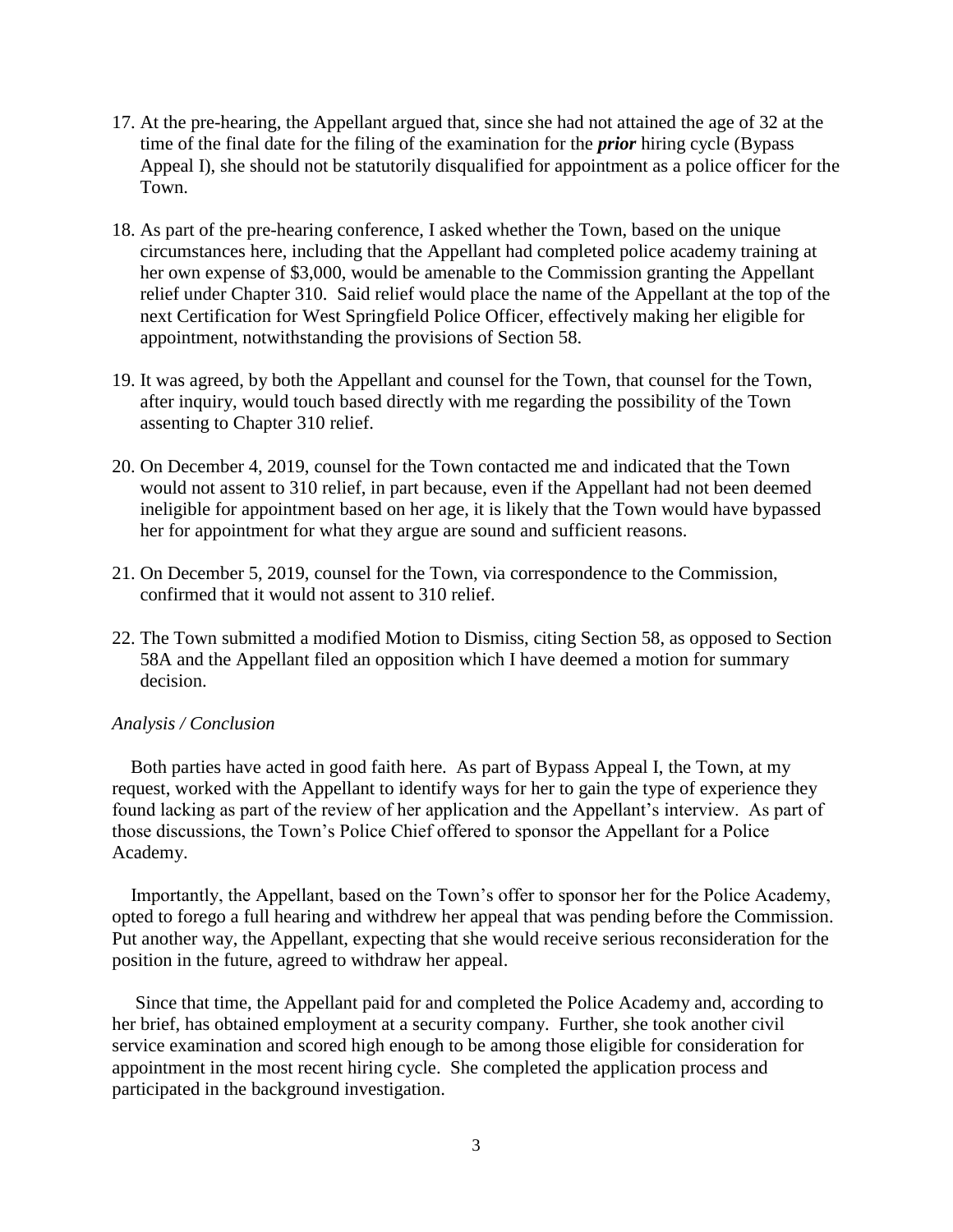In that context, relief by the Commission is appropriate. The Appellant's appeal is *allowed.*

Pursuant to its authority under Chapter 310 of the Acts of  $1993<sup>1</sup>$ , the Commission hereby orders the following:

- 1. Notwithstanding the provisions of G.L. c. 31, ss. 58 and 58A, the Appellant shall be eligible for appointment as a West Springfield Police Officer
- 2. The state's Human Resources Division (HRD), or the Town of West Springfield, in its delegated capacity, shall place the name of Krysta Skrodzki at the top all current or future certifications for the position of West Springfield Police Officer until she is appointed or bypassed.

This relief does not guarantee that the Appellant will be appointed. Rather, it simply allows the Appellant to receive the consideration that she anticipated receiving after withdrawing her appeal from the Commission.

Civil Service Commission

*/s/ Christopher Bowman* Christopher C. Bowman Chairman

l

By a vote of the Civil Service Commission (Bowman, Chairman; Camuso, Ittleman, Stein and Tivnan, Commissioners) on February 27, 2020.

Either party may file a motion for reconsideration within ten days of the receipt of this Commission order or decision. Under the pertinent provisions of the Code of Mass. Regulations, 801 CMR 1.01(7)(l), the motion must identify a clerical or mechanical error in this order or decision or a significant factor the Agency or the Presiding Officer may have overlooked in deciding the case. A motion for reconsideration does not toll the statutorily prescribed thirty-day time limit for seeking judicial review of this Commission order or decision.

Under the provisions of G.L c. 31, § 44, any party aggrieved by this Commission order or decision may initiate proceedings for judicial review under G.L. c. 30A, § 14 in the superior court within thirty (30) days after receipt of this order or decision. Commencement of such proceeding shall not, unless specifically ordered by the court, operate as a stay of this Commission order or decision. After initiating proceedings for judicial review in Superior Court, the plaintiff, or his / her attorney, is required to serve a copy of the summons and complaint upon the Boston office of the Attorney General of the Commonwealth, with a copy to the Civil Service Commission, in the time and in the manner prescribed by Mass. R. Civ. P. 4(d).

<sup>&</sup>lt;sup>1</sup> Chapter 310 of the Acts of 1993 states: "If the rights of any person acquired under the provisions of chapter thirtyone of the General Laws or under any rule made thereunder have been prejudiced through no fault of his own, the civil service commission may take such action as will restore or protect such rights, notwithstanding the failure of any person to comply with any requirement of said chapter thirty-one or any such rule as a condition precedent to the restoration or protection of such rights."